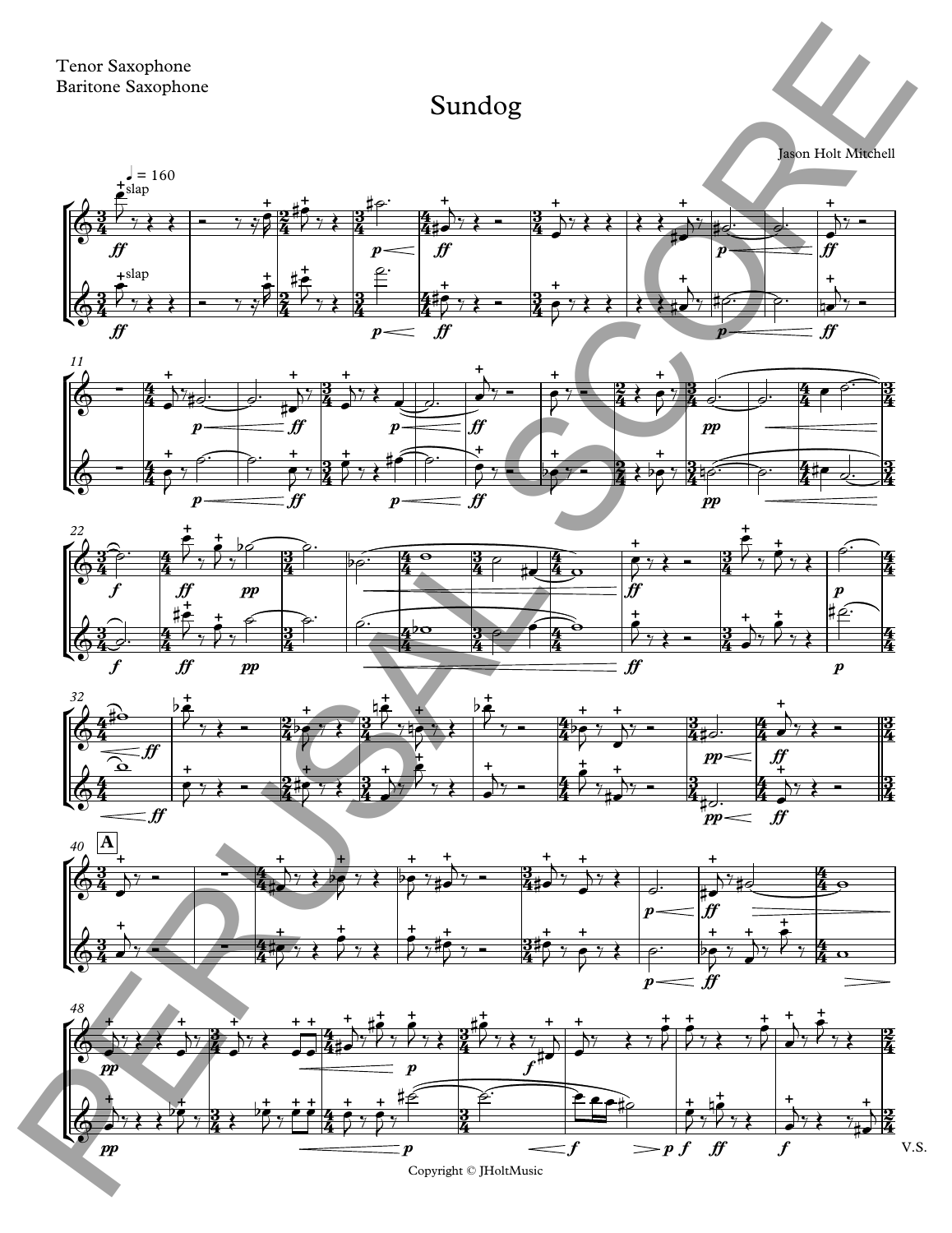









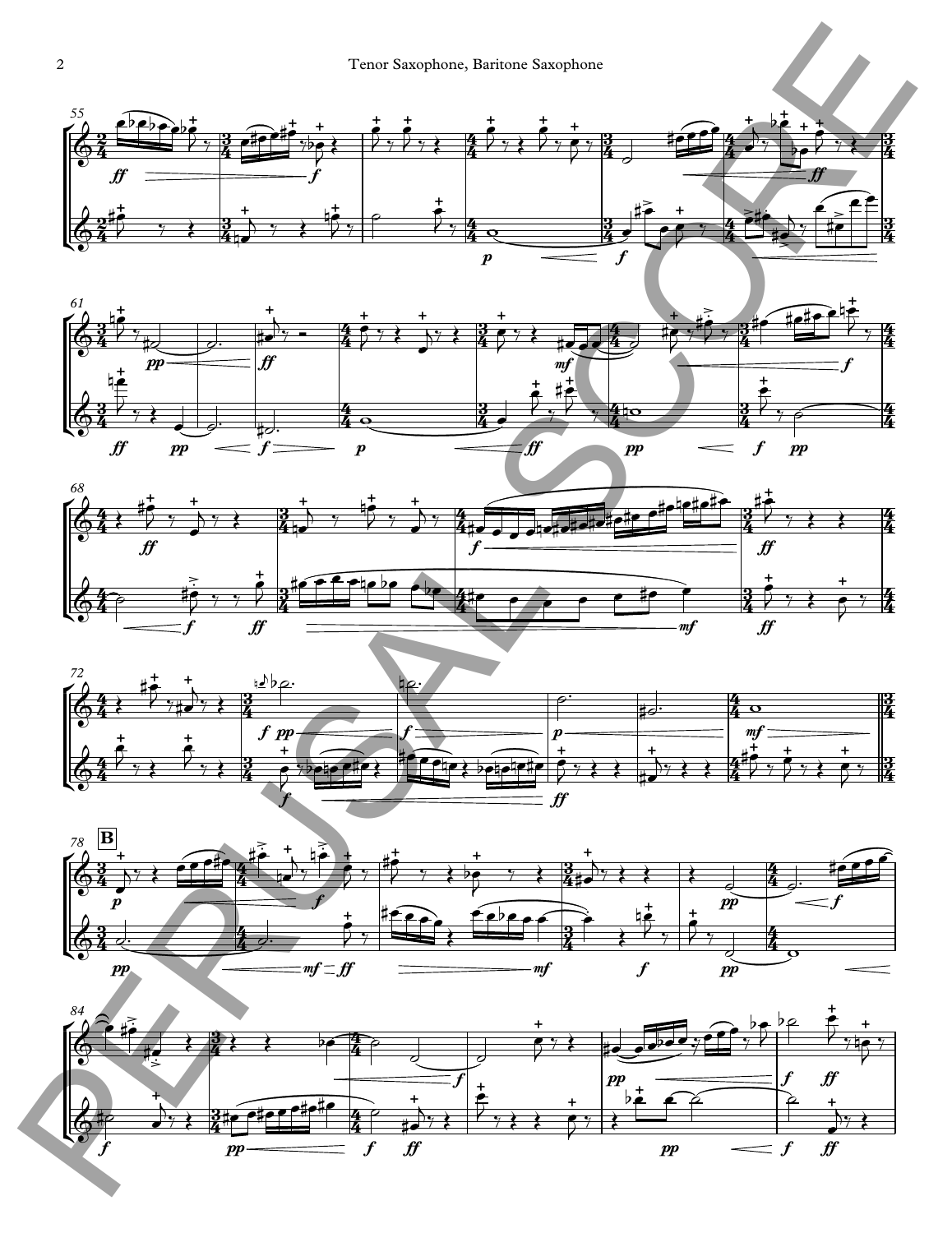Tenor Saxophone, Baritone Saxophone 3